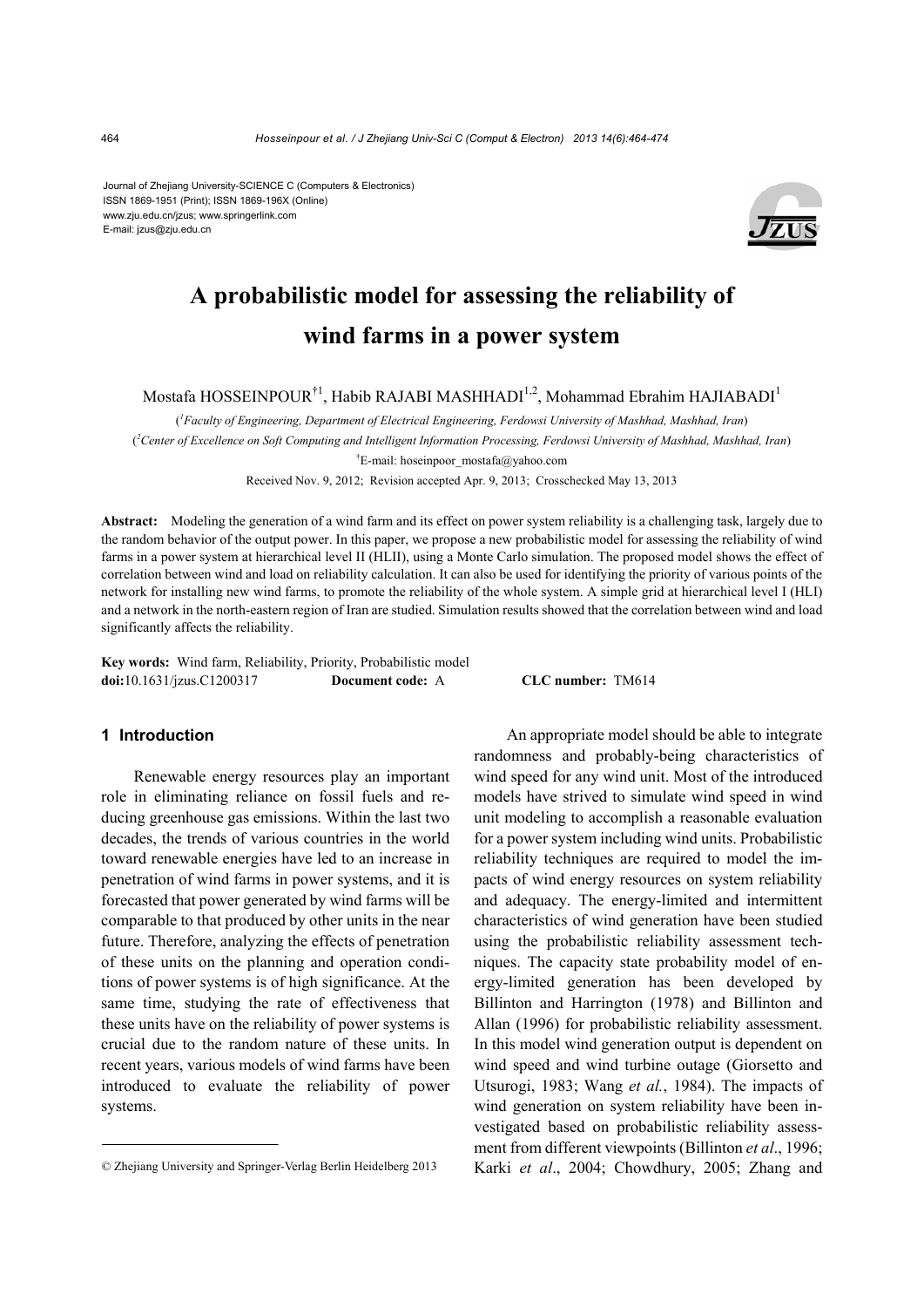Chowdhury, 2009).

What has been considered in these models is the probability of existence in various cases for the wind farm output. In fact, the correlation between wind and load directly influences the reliability of the system, and for the installation of a new wind farm, the hourly correlation between wind and load plays a key role in supplying peak load. In the present models for wind farms, however, effect of correlation between wind and load in one area on the reliability of a network has not been analyzed.

The fundamental feature of the model presented in this paper for calculating reliability in wind farms is that it considers the effect of correlation between wind and load in one area. The main goal is to develop a probabilistic model which is more effective for reliability assessment at hierarchical level II (HLII). This model presents the effect of correlation between hourly patterns of wind and load in one area on the reliability of the network. It can also be used for identifying the priority of various points of the network for installing new wind farms, to promote the total reliability level of the system. This model is implemented on a real network, and the results are evaluated and compared to those of simulations.

# **2 Literature review**

## **2.1 Wind turbine generator modeling**

The output of a wind turbine is a function of wind speed. There is a nonlinear relationship between them. Fig. 1 illustrates a typical case.



**Fig. 1 Relationship between wind turbine power output** 

In Fig. 1,  $V_{\text{co}}$ ,  $V_{\text{ci}}$ ,  $V_{\text{r}}$ , and  $P_{\text{r}}$  are the high cutting velocity, low cutting velocity, rated velocity, and rated power of a wind turbine, respectively. The output power of the wind turbine generator  $(P_{\text{WTG}})$  in each hour can be calculated through the mathematical expression related to the power-speed curve:

$$
P_{\text{WTG}} = \begin{cases} 0, & \text{SW}_t \le V_{\text{ci}}, \\ A + B \cdot \text{SW}_t + C \cdot \text{SW}_t^2, & V_{\text{ci}} < \text{SW}_t \le V_{\text{r}}, \\ P_{\text{r}}, & V_{\text{r}} < \text{SW}_t \le V_{\text{co}}, \\ 0, & \text{SW}_t > V_{\text{co}}, \end{cases} \tag{1}
$$

where  $SW_t$  is the wind speed in each hour, and A, B, and *C* are calculated as follows (Haghifam and Omidvar, 2006):

$$
\begin{cases}\nA = \frac{1}{(V_{ci} - V_{r})^{2}} \left[ V_{ci}(V_{ci} + V_{r}) - 4V_{ci}V_{r} \left( \frac{V_{ci} + V_{r}}{2V_{r}} \right)^{3} \right], \\
B = \frac{1}{(V_{ci} - V_{r})^{2}} \left[ 4(V_{ci} + V_{r}) \left( \frac{V_{ci} + V_{r}}{2V_{r}} \right)^{3} - (3V_{ci} + V_{r}) \right], \\
C = \frac{1}{(V_{ci} - V_{r})^{2}} \left[ 2 - 4 \left( \frac{V_{ci} + V_{r}}{2V_{r}} \right)^{3} \right].\n\end{cases}
$$
\n(2)

Note that the turbines used in this work have such specifications:  $V_{\rm co}$ =25 m/s,  $V_{\rm ci}$ =4 m/s,  $V_{\rm r}$ =15 m/s, and *P*r=2 MW.

#### **2.2 Multi-state modeling**

Among the methods that have been introduced for wind unit modeling, we use a multi-state model in reliability calculation.

With this method, data of wind speed in last years is used to extract the probabilistic distribution function (PDF) for a given geographical area. Then considering the power-speed characteristic of wind turbines, a wind farm is changed into a multi-state generation unit, whose corresponding probability to any state is available. Fig. 2 shows the modeling process (Chowdhury, 2005; Haghifam and Omidvar, 2006; Haghifam and Soltani, 2010; Zhang *et al.*, 2011).

## **2.3 Markov chain modeling**

A Markov chain model is used in many references for modeling wind speed or power generated in wind farms. In general, to model a randomized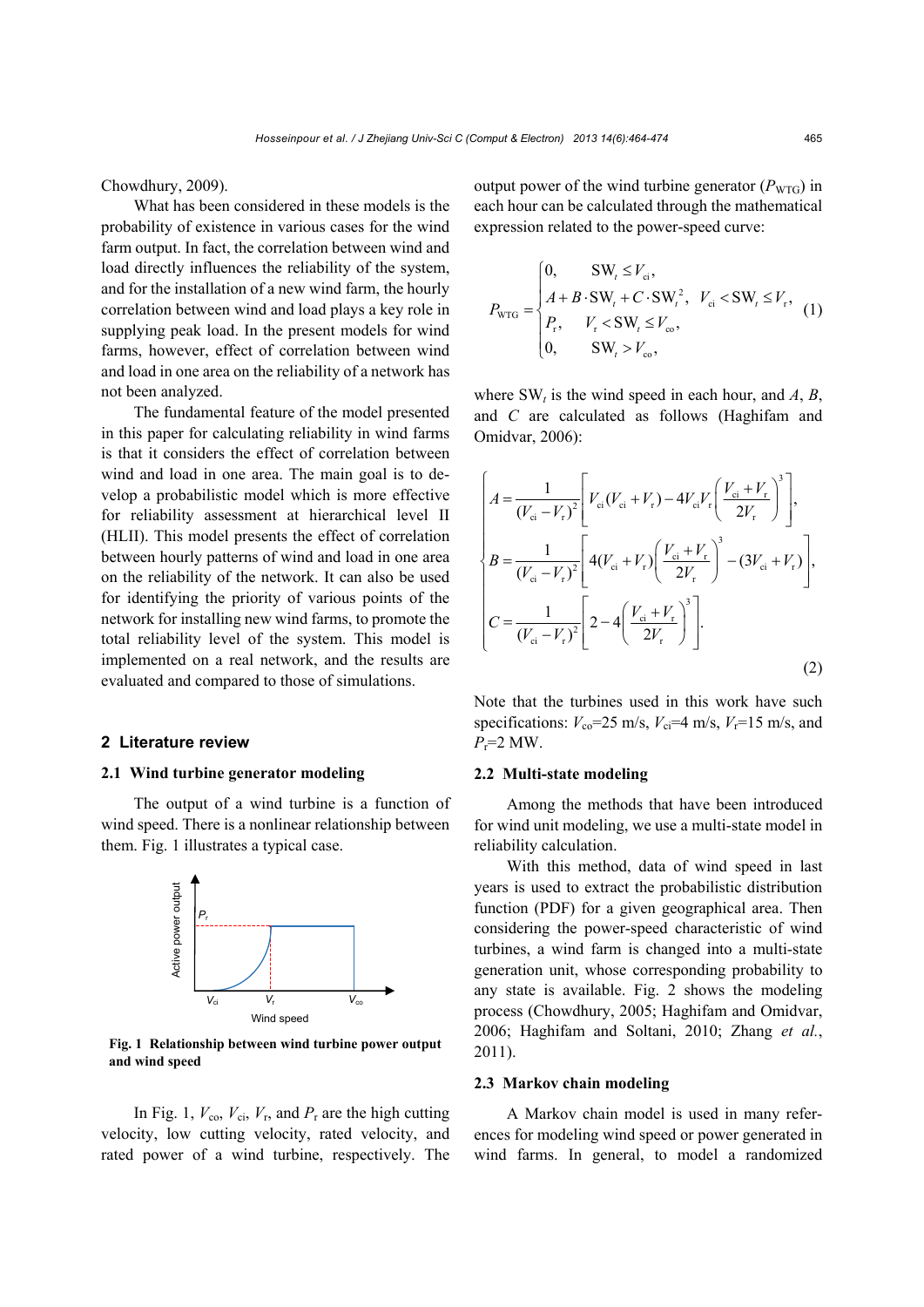

**Fig. 2 Multi-state model for a wind unit** 

process with the Markov chain, it is necessary to calculate the transition rates in many different cases. By modeling wind speed, continuous data of wind speed is converted to discrete data. According to

$$
Pr(X_t = j | X_{t-1} = i, X_{t-2} = 1, X_{t-3} = m, ..., X_{t-k} = n)
$$
  
= 
$$
Pr(X_t = j | X_{t-1} = i),
$$
 (3)

a first-order Markov model is defined as the future state of the system, related only to its last state.

Hence, in the Markov chain model the probability of transition from state *i* to state *j* is

$$
Pr(X_t = j | X_{t-1} = i) = P_{ij}.
$$
 (4)

Since the reliability studies for network planning are accomplished for a period of one year or more, the changes in wind speed can be presented by a steady Markov model, which has a fixed transition rate. In fact, the exponential distribution of the transition rate is considered as a constant. This fixed transition rate is achieved by

$$
\lambda_{ij} = N_{ij} / D_i, \qquad (5)
$$

where  $N_{ii}$  is the number of iterations in which state  $i$ transmits to state *j* within the period.  $D_i$  is the duration of the past states in the whole period,

$$
D_i = \sum_{i=1}^n t_i.
$$
 (6)

The probability of occurrences of state *i* is given by

$$
P_i = D_i / T_s, \tag{7}
$$

where  $T_s$  is the total period of the time series of wind speed. The frequency of occurrence  $F_i$  of state *i* is given by the total number of occurrences of this state.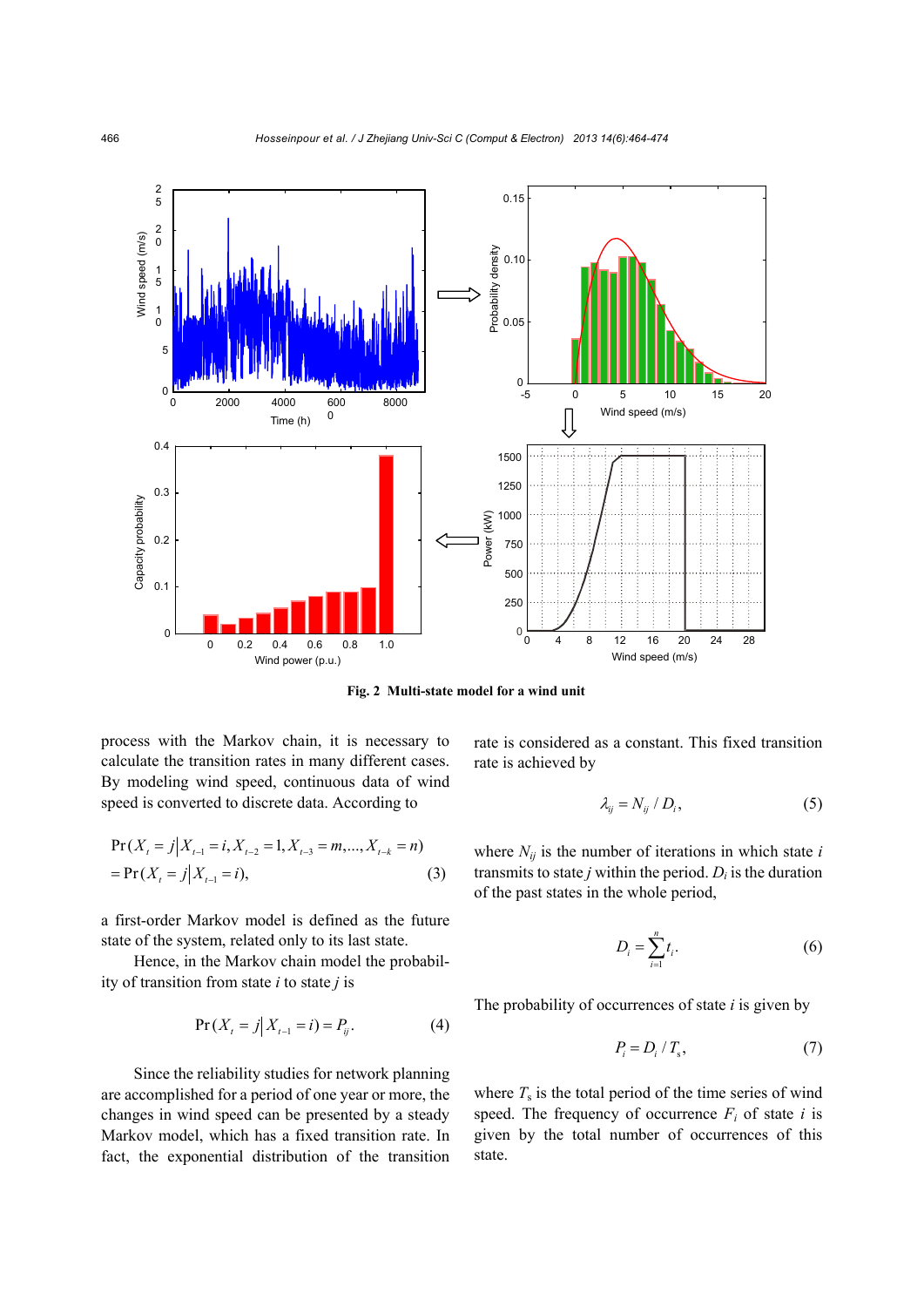This method was extended by Leite *et al.* (2006), Papaefthymiou and Klockl (2008), and Dobakhshari and Fotuhi-Firuzabad (2009).

# **2.4 Time-series modeling**

The  $ARMA(n, m)$  time-series model is a conventional model for simulating and forecasting wind speed. The general representation is as follows (Karki *et al.*, 2006; Billinton *et al.*, 2009):

$$
y_{t} = \sum_{i=1}^{n} \varphi_{i} y_{t-i} + \alpha_{t} - \sum_{j=1}^{m} \theta_{j} \alpha_{t-j},
$$
 (8)

where  $y_t$  is the time-series value at time *t* and  $\varphi_i$  (*i*=1, 2, ..., *n*) and  $\theta$ <sup>*j*</sup> ( $j=1, 2, ..., m$ ) are the autoregressive and moving average parameters, respectively.  $\{\alpha_t\}$  is a normal white noise process with zero mean and variance  $\sigma^2$ . The hourly wind speed SW<sub>t</sub> at time t is obtained from the mean wind speed  $\mu_t$ , its standard deviation  $\sigma_t$ , and the time-series value  $y_t$ .

$$
SWt = \mut + \sigmat yt.
$$
 (9)

#### **3 Proposed method for wind farm modeling**

The principal issue of the presented model for reliability assessment of wind farms is that it considers the effect of hourly correlation between the annual wind curve and the load of an area.

Around some wind farm locations, seasonal and daily wind patterns are out of phase with the patterns of local load; i.e., heavy wind generation occurs during a low load period and poor wind generation occurs during a peak load period. The worst case scenario is that a wind project is sited where wind is rich at night during winter while the system load peak takes place in daytime during summer. Fig. 3 shows an area load profile and an aggregated wind generation of several wind farms for 24 h. It is obvious that the trends of load and wind generation deviate from each other.

One of the main goals of the system planner is to determine the time and place for installation of new equipments to maintain the reliability level or bring it to a standard rate. Therefore, peak load supply is an issue that has significant effect on network planning and directly influences system reliability. We know

that for installing a new wind farm, the hourly correlation between wind and load has a key role in peak load supply.



**Fig. 3 Unfavorable daily wind generation pattern**

Accurate simulation of wind speed in every hour is a crucial requirement for reliability assessment in systems including wind farms. Wind speed changes upon alteration in place or time. On the other hand, wind speed in every hour depends on the wind speed in recent hours. In this study we use the ARMA time-series model to simulate hour-to-hour wind speed.

In the proposed method, the equivalent generation model and equivalent load model are used. Assuming that a load and a local conventional generator exist on a bus connected to the wind farm (Fig. 4), we want to model the total power generated by the wind farm and the local load by an equivalent generator and equivalent load.



**Fig. 4 Local generator and load on a bus connected to a wind farm** 

The power curves of local load  $(P_{li})$  and the conventional generator  $(P_{gi})$  are involved in modeling (Fig. 4). After modeling, the equivalent generator and load existing on the bus connected to the wind farm and network are considered (Fig. 5). The proposed model consists of four steps (Fig. 6).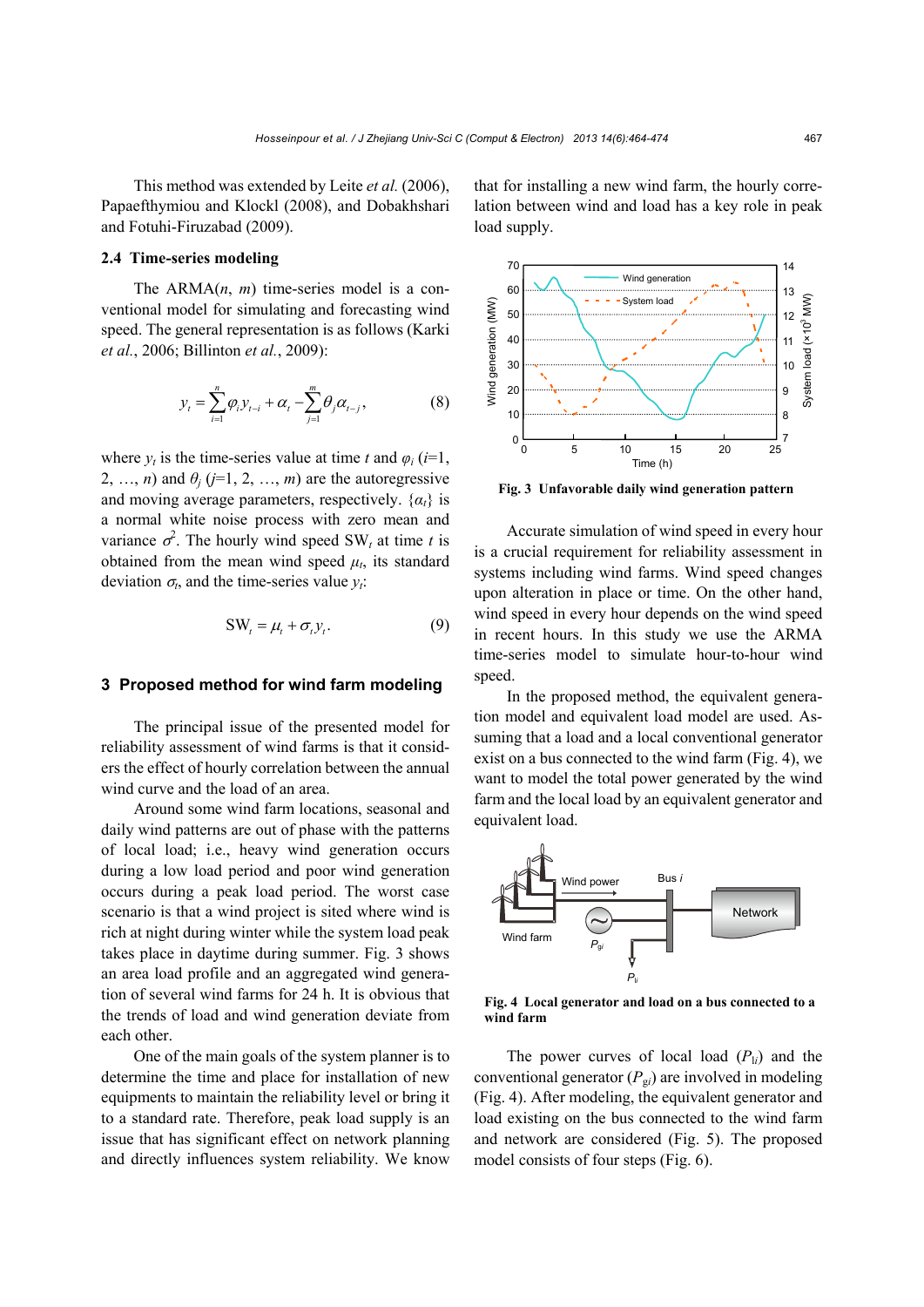

**Fig. 5 Equivalent generator and load on the bus connected to a wind farm** 



**Fig. 6 Basic steps of the proposed method** 

Step 1: In the proposed model, the hourly load curve and the average wind speed in each hour for the entire grid are used to present the effect of correlation between wind and load. Wind speed data is extracted from the information measured by synoptic stations located in various areas whose heights are 40 m. The ARMA time-series model is used to simulate the hour-to-hour wind speed. The load curve is achieved by collecting the annual load in related areas and then calculating the average for each hour.

Step 2: Using the wind speed data for each hour and power-speed curves for wind turbines, the hourly power output is achieved for each area. Fig. 7 shows a typical power output for a 2 MW turbine.

The output power of a wind farm is

$$
P=0.95AX,\t(10)
$$

where *A* is the total number of turbines in the wind farm, *X* is the capacity of a specific type of turbine, and 0.95 is the correlation coefficient of the wind

farm, which depends on the formation of wind turbines (Haghifam and Omidvar, 2006).



**Fig. 7 Annual hourly wind power output** 

Step 3: This uncertainty of a wind farm in generation is modeled as a load. A wind farm is represented by an equivalent load and specified generation level. In this procedure the annual hourly load curve of each bus is also used, if available. The amount of power generated by a supposed generator is equal to the maximum power that the network absorbs from the wind farm in each hour throughout a year:

$$
G_i = \text{PW}_{i,\text{max}}.\tag{11}
$$

Note that this generator is considered as a fully reliable generation unit. In other words, the forced outage rate (FOR) for this unit is zero.

The additional power generation to the power that a wind farm really injects to the network  $(P_w)$  is modeled as an equivalent hourly load (*L*<sub>equal</sub>) (Fig. 8), calculated as

or

$$
PW_{i,\max} - L_{equal} = P_w, \qquad (12)
$$

$$
L_{\text{equal}} = \text{PW}_{i,\text{max}} - P_{\text{w}}.\tag{13}
$$

Step 4: An equivalent load model is achieved by combining the local hourly load curve for the bus connected to wind farm  $(P_{li})$  and the equivalent hourly load curve (*L*equal) in an equivalent generation model:

$$
L_{\text{modified}} = L_{\text{equal}} + P_{\text{li}}.\tag{14}
$$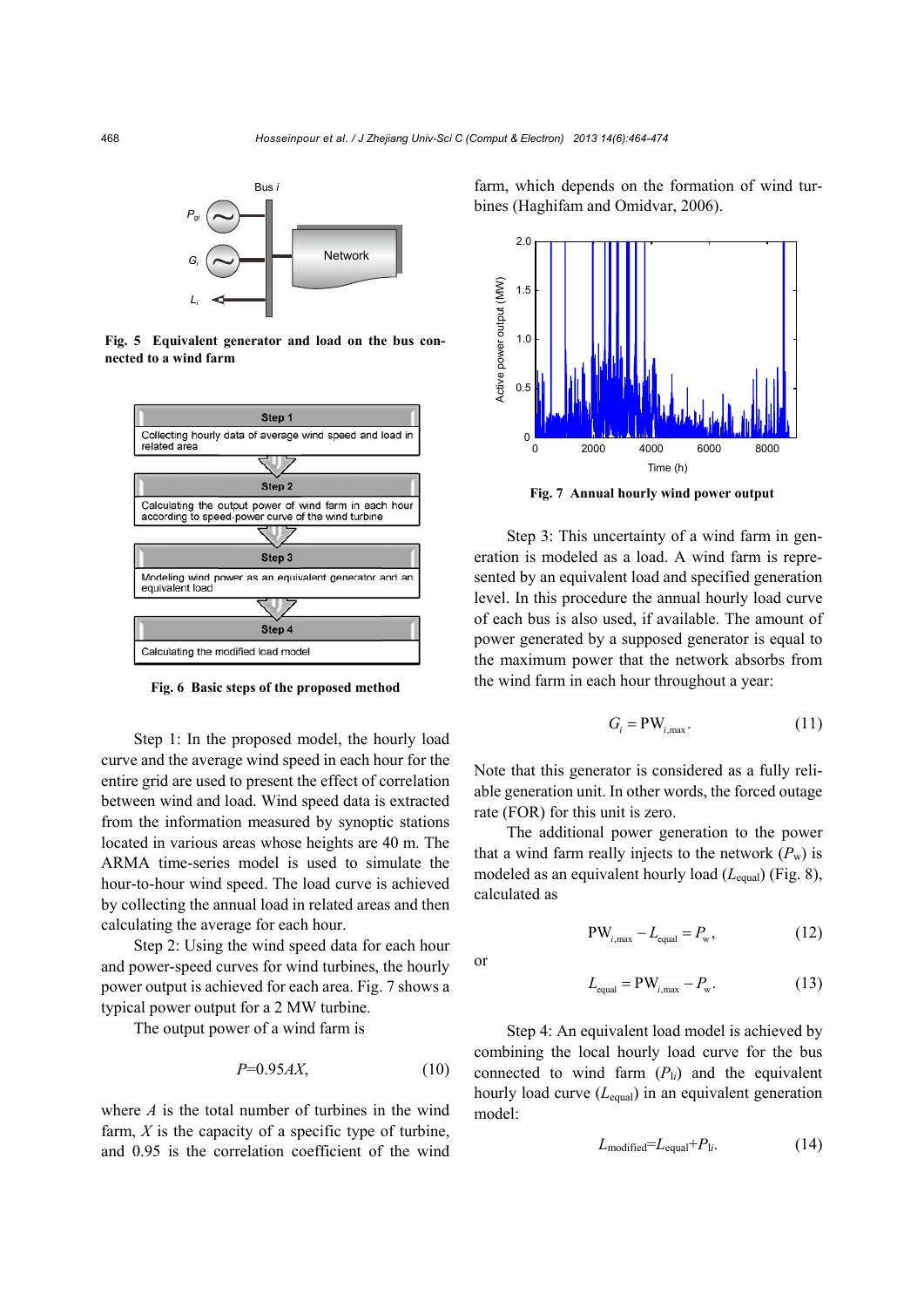

**Fig. 8 Equivalent generator and load on the bus connected to a wind farm** 

According to the annual data of  $L_{\text{modified}}$ , the modified load duration curve (MLDC) is calculated, for use in reliability assessment with Monte Carlo simulation.

The equivalent generation (*Gi*) and equivalent load (*Li*) in bus *i* are thus achieved:

$$
G_i = PW_{i,\text{max}},\tag{15}
$$
\n
$$
L_i = MLDC.\tag{16}
$$

As mentioned before, the only issue that should be considered is that since a wind farm is modeled as an equivalent load along with a specific generation level, the generator which is equivalent to wind farm in bus *i* (PW<sub>i,max</sub>) should have a zero outage rate, while the conventional generation at bus *i* (
$$
P_{gi}
$$
) has a specific outage rate. In other words, in this model the uncertainty related to wind farm generation is transformed to MLDC.

# **4 Case studies**

#### **4.1 Case I**

To compare the proposed model with conventional models, a simple grid at hierarchical level I (HLI) is used. This grid has three conventional generators, each having 200 MW rated power and FOR of 0.05, along with a local load, with peak load being 280 MW (Fig. 9).

This grid with its conventional generators and local load reaches an expected energy not supplied (EENS) index of 842 MW·h/year after 10 million iterations of our reliability assessment program (Fig. 10).



**Fig. 9 Grid for the case study at hierarchical level I** 



**Fig. 10 The expected energy not supplied (EENS) index for case study at HLI with Monte Carlo simulation** 

In the following, the presumptive wind speed data in 10 districts (A to J) is used. For data of each district, a wind farm with a total capacity of 50 MW is added to the grid using the proposed model and conventional models, and the results are analyzed.

The correlation coefficient is used to analyze the effect of hourly correlation between wind and load on reliability evaluation indices. The correlation coefficient between two variables *x* and *y* is calculated as

$$
R_{xy} = \frac{\text{cov}(x, y)}{\sqrt{\text{var}(x) \cdot \text{var}(y)}}.
$$
 (17)

The closer the correlation coefficient  $R_{xy}$  to one, the higher the correlation between data of two variables *x* and *y* (data of wind and load in each district). The data in 10 districts is given in Table 1.

Monte Carlo simulation at the HLI level is used to measure the reliability. EENS is calculated for each bus.

$$
\min\biggl(-\sum_{i=1}^N P_{\rm li}\biggr)
$$

such that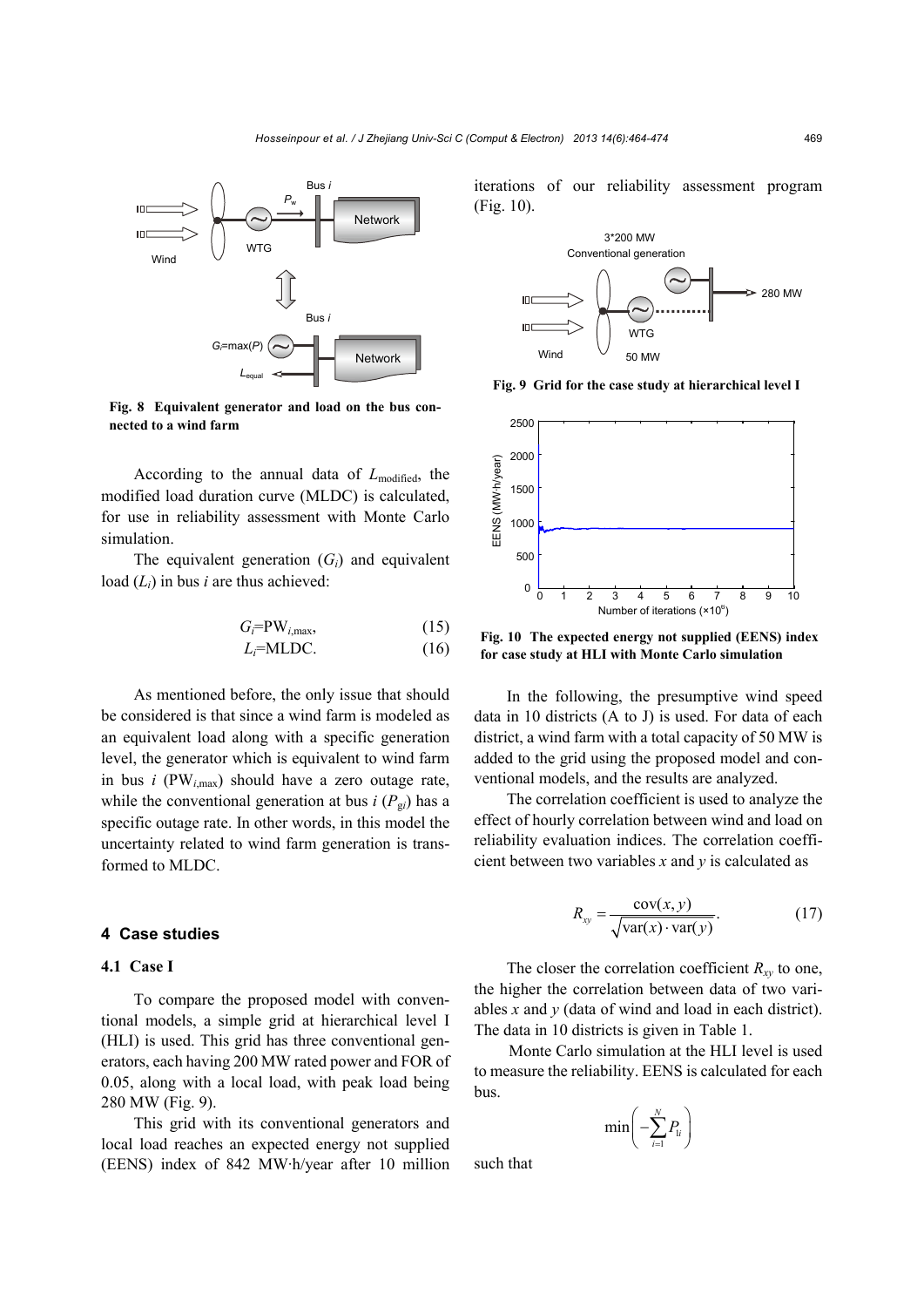# $\sum P_{gi} - P_{li} - \sum_j f_{ij} = 0, i = 1, 2, ..., N,$  $0 \le P_{\text{g}i} \le \max(P_{\text{g}i}), i = 1,2,...,G,$  $0 \le P_{li} \le \max(P_{li}), i = 1,2,...,N.$  $f_{ij} - \gamma_{ij} (\theta_i - \theta_j) = 0, i = 1,2,...,N,$  $f_{ij}$   $\leq$  max $(f_{ij})$ , (18)

The objective function in each iteration of the Monte Carlo process is the maximum load delivered to each bus at any grid status under the operation constraints and DC load flow. *N* is the total number of buses.

**Table 1 Data related to wind speed of 10 presumptive regions** 

| Site | Wind speed $(m/s)$ |                 |     | <b>SD</b> | CC   |
|------|--------------------|-----------------|-----|-----------|------|
|      | Average            | Maximum Minimum |     |           |      |
| A    | 4.20               | 17.25           | 0.0 | 3.92      | 0.31 |
| B    | 6.67               | 25.21           | 0.0 | 3.12      | 0.35 |
| C    | 3.97               | 16 10           | 0.0 | 2.22      | 0.15 |
| D    | 5.26               | 19.38           | 0.0 | 4.68      | 0.20 |
| E    | 4.58               | 17.41           | 0.0 | 4.58      | 0.31 |
| F    | 3.98               | 22.72           | 0.0 | 3.87      | 0.02 |
| G    | 4.83               | 18.41           | 0.0 | 3.23      | 0.06 |
| H    | 5.15               | 25.55           | 0.0 | 2.42      | 0.35 |
| I    | 3.59               | 20.41           | 0.0 | 3.59      | 0.09 |
| J    | 3.68               | 25.81           | 0.0 | 2.14      | 0.07 |

SD: standard deviation; CC: correlation coefficient between wind and load

After running a reliability program with Monte Carlo simulation for all the 10 districts, the priorities of locations for installing wind farms are achieved (Table 2).

This priority is based on reliability promotion, i.e., more reduction in the EENS reliability index. Also, prioritizing on the basis of annual average wind speed, correlation between wind and local load, and annual energy supply is shown in Table 3.

As can be seen, in most cases, prioritizing according to the proposed method accords with prioritizing according to correlation between wind and load. The reason for contradiction in some cases is the difference between the amounts of energy supplied in these districts. One district (for example, G) may experience a low correlation between wind and load,

but a relatively high level of annual generation energy, and thus is preferable to a district (for example, C) that has a relatively high correlation between wind and load but a lower level of annual generation energy. Therefore, the proposed model not only includes the generation level in each district, but also shows the effect of correlation between wind and load on reliability. In conventional modeling techniques such as the multi-state unit method and Markov chain model, prioritization is determined mainly due to the average wind speed in each district and the effect of correlation between wind and load is not considered. This may lead to deceptive results for the network planner, because the major objective of the network planner is to maximize the reliability level of the system.

**Table 2 Prioritizing installation locations in terms of reliability** 

| $\checkmark$      |                           |                       |
|-------------------|---------------------------|-----------------------|
| Proposed<br>model | Multi-state unit<br>model | Markov chain<br>model |
| B                 | B                         | B                     |
| H                 | D                         | D                     |
| A                 | H                         | G                     |
| E                 | G                         | H                     |
| D                 | E                         | E                     |
| J                 | A                         | F                     |
| G                 | F                         | A                     |
| F                 | J                         | J                     |
| C                 | I                         | C                     |
| Ī                 | C                         |                       |

**Table 3 Prioritizing installation locations in terms of wind energy potential** 

|           |              | Correlation between |
|-----------|--------------|---------------------|
| Energy    | Average wind |                     |
| generated | speed        | wind and load       |
| B         | B            | В                   |
| D         | D            | Н                   |
| A         | H            | A                   |
| H         | G            | E                   |
| E         | E            | D                   |
| G         | A            | C                   |
| J         | F            | I                   |
| F         | C            | J                   |
| I         | J            | G                   |
| $\subset$ |              | F                   |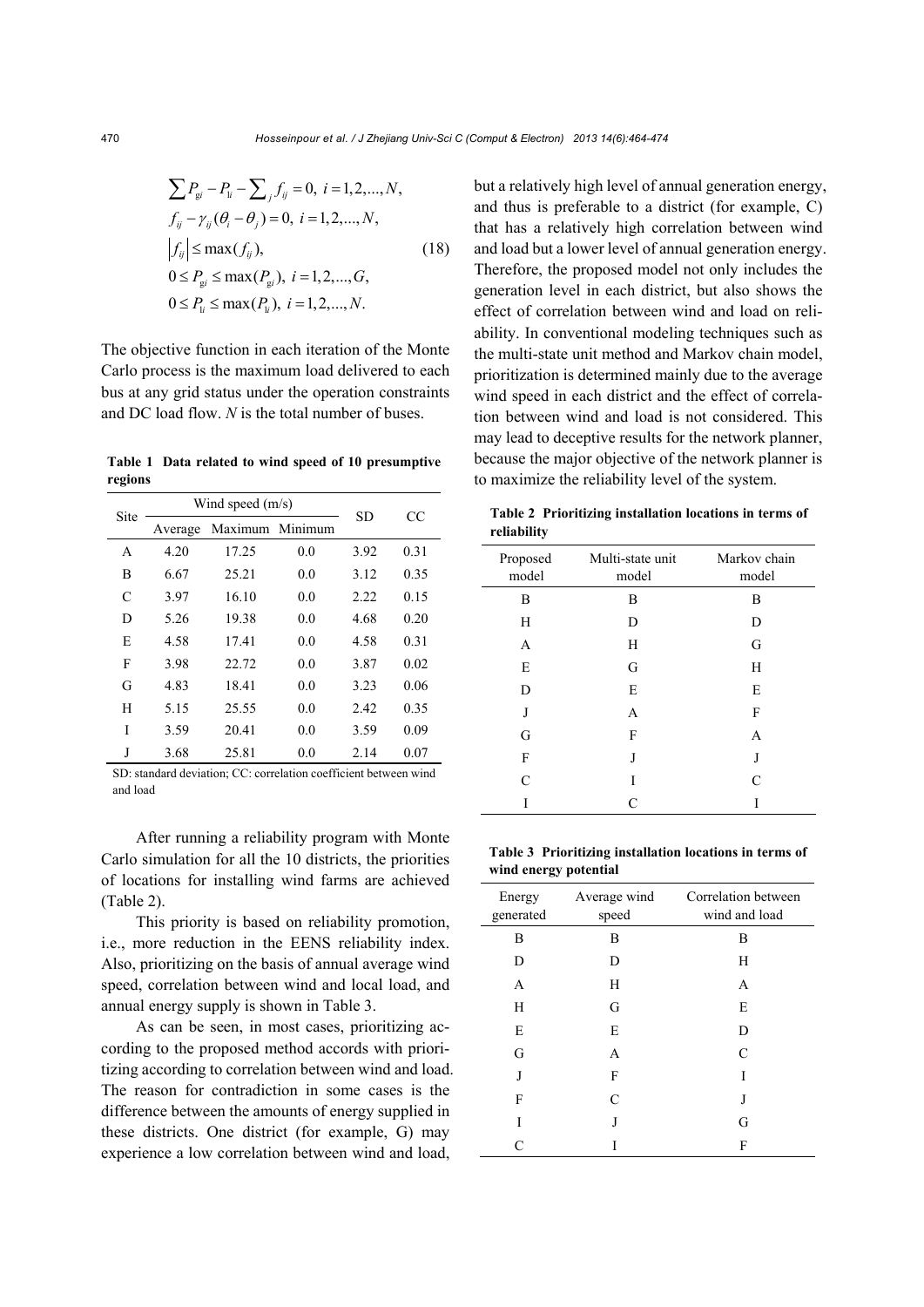Considering the importance of generation planning in power systems and new approaches toward wind farms, the prioritization of locations for installing generation units can be considered as a primary factor in power system planning. Various indexes can be studied for this reason, each prioritizing wind farm installation potential from a distinct viewpoint. From the viewpoint of network planners and operators, since analysis and evaluation of the reliability level in power system generation and transmission networks is one of crucial requirements in network planning and operating processes, system reliability is the most efficient index for determining the location and time of installation of new equipments. For this reason, accurate and correct calculation of reliability indexes is an important concern for the planners and operators. Additionally, given the requirement to install new wind farms in various points in the network, another complexity related to calculation of network reliability indexes is how to model and analyze the effect of the generation level of wind farms on such indexes. The proposed model for use in reliability evaluation calculations of a wind farm is a new approach for modeling such units, which in contrast to other models is capable of indicating the effect of correlation between hourly load and wind patterns on reliability indexes appropriately. If in one region wind peak hours are concurrent with load peak hours, while investment costs to supply peak load decrease, the reduction of lost load during peak hours improves the system reliability level. In the proposed model, a generation equivalent model and a load equivalent model are used to model wind farms in network reliability calculations.

# **4.2 Case II**

The proposed model was implemented on Khorasan's high voltage (HV) network. A vast part of the current network in Iran is used with the purpose of presenting and running the proposed model on a real network. This network consists of 63, 132, and 400 kV voltage levels. In this study the HV portion of this network having 17 buses and 19 transmission lines is used (Fig. 11). The HV portion is 2040 km in length



**Fig. 11 Single line diagram of the Khorasan transmission network**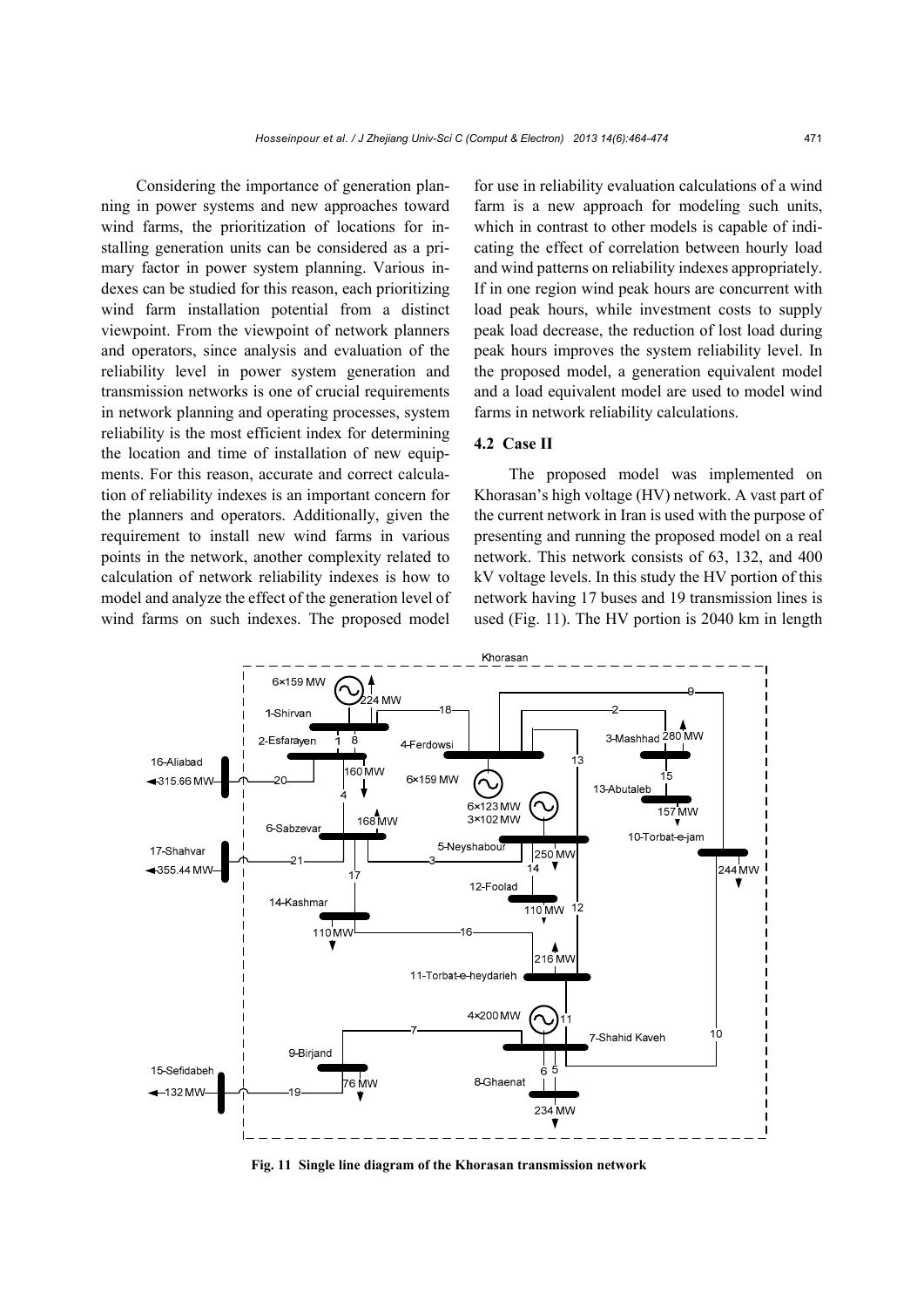and has 4760 MW installed capacity. This network is also vast geographically and occupies an extensive part of Iran. In some regions of this network, the wind blows intensely, while in some zones installing wind farms or connecting them to the network is not feasible. Also, in some regions wind blows less intensely.

It is assumed in calculations that a 200 MW wind farm can be placed in 10 different points of the Khorasan transmission network. In this placement, reliability assessment was accomplished using Monte Carlo simulation at the HLII level. The proposed model is used for modeling a wind farm. Also, the data for average wind speed in the past 15 years is achieved for each hour from 10 meteorological synoptic stations in Khorasan's network. In the locations of these stations the possibility to install wind farm and connect it to the power system is provided. According to the height of the towers which house wind turbines, data related to wind speed in 40 m of height is used.

Table 4 shows the nearest bus to each meteorological synoptic station for which data is used, along with data related to wind speed and the correlation coefficient between wind and load calculated in each district.

**Table 4 Data related to wind speed in 10 different buses of the Khorasan transmission network** 

| Bus            | Wind speed $(m/s)$      |      |     | <b>SD</b> | CC     |
|----------------|-------------------------|------|-----|-----------|--------|
|                | Average Maximum Minimum |      |     |           |        |
| Torbat-e-      | 4.9                     | 16.1 | 0.0 | 2.4       | 0.1570 |
| heydarieh      |                         |      |     |           |        |
| Sabzevar       | 4.5                     | 19.4 | 0.0 | 3.3       | 0.0956 |
| Ghaenat        | 5.5                     | 18.4 | 0.0 | 3.5       | 0.3108 |
| Mashhad        | 4.9                     | 20.7 | 0.0 | 3.1       | 0.0227 |
| Neyshabour     | 5.1                     | 19.2 | 0.0 | 3.9       | 0.3139 |
| Torbat-e-jam   | 7.6                     | 26.5 | 0.0 | 4.6       | 0.3509 |
| Shirvan        | 5.7                     | 18.4 | 0.0 | 3.4       | 0.0611 |
| <b>Birjand</b> | 6.1                     | 21.6 | 0.0 | 3.4       | 0.3504 |
| Esfarayen      | 4.6                     | 15.9 | 0.0 | 2.9       | 0.0786 |
| Kashmar        | 6.2                     | 19.4 | 0.0 | 3.7       | 0.2017 |

SD: standard deviation; CC: correlation coefficient between wind and load

The results are related to the running reliability program for any distinct capacity of the wind farm located in related points of Khorasan's transmission network using the proposed model (Fig. 12). The rate of calculated EENS for this network using this program and without adding new wind farms is 2215.7 MW·h/year. Fig. 12 shows that as the capacity of wind farms added to different buses of the network increases, the promotion in the EENS reliability index decreases. An increase in the generation level of wind farms gradually makes the decrease in reliability indices saturated. This fact can be used to determine the appropriate capacity of wind farms in different points of the network. But what has more significance is that while some locations in the network experience high average wind speed, installation of wind farms in such points does not improve the reliability level significantly. This is due to the fact that load and wind curves do not behave coordinately in each hour in those districts. Through the modeling method for wind farms in this work, this influence on reliability assessment measurements is clearly seen.



**Fig. 12 Change of the expected energy not supplied (EENS) index along with capacity increase of wind farms located in Khorasan's transmission network** 

Fig. 13 shows the results concluded from running the reliability program, along with the characteristics of correlation between wind and load, estimated energy generated by a 660 kW·h turbine, and average wind speed in each district of Khorasan's transmission network.

Table 5 lists the priorities of wind farm installation locations in Khorasan's network in terms of different points of view. In this evaluation, the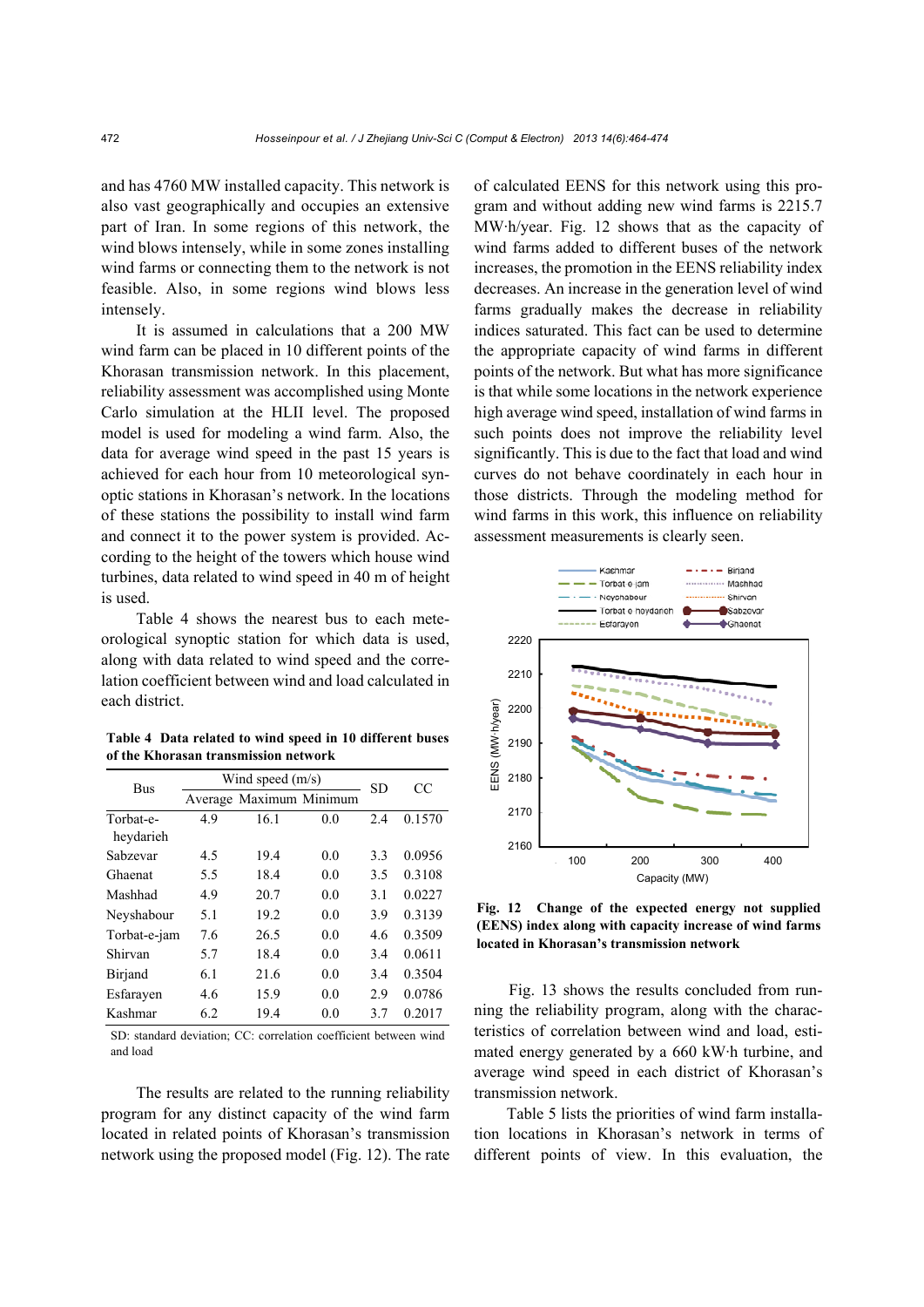

**Fig. 13 Data and results related to reliability assessment measurements accomplished in the 10 districts of Khorasan's transmission network** 

**Table 5 Comparison between priorities of installation locations of wind farms in terms of wind energy potential and reliability level promotion in Khorasan's transmission network** 

| Amount of    | Average      | Correlation    | Reliability  |
|--------------|--------------|----------------|--------------|
| energy       | wind         | between wind   | level        |
| generated    | speed        | and load       | promotion    |
| Torbat-e-jam | Torbat-e-jam | Torbat-e-jam   | Torbat-e-jam |
| Kashmar      | Kashmar      | <b>Birjand</b> | Neyshabour   |
| Neyshabour   | Birjand      | Neyshabour     | Kashmar      |
| Birjand      | Shirvan      | Ghaenat        | Birjand      |
| Ghaenat      | Ghaenat      | Kashmar        | Ghaenat      |
| Shirvan      | Neyshabour   | Torbat-e-      | Sabzevar     |
|              |              | heydarieh      |              |
| Sabzevar     | Mashhad      | Sabzevar       | Shirvan      |
| Mashhad      | Torbat-e-    | Esfarayen      | Esfarayen    |
|              | heydarieh    |                |              |
| Esfarayen    | Esfarayen    | Shirvan        | Mashhad      |
| Torbat-e-    | Sabzevar     | Mashhad        | Torbat-e-    |
| heydarieh    |              |                | heydarieh    |

installation of wind farms with different capacities in distinct locations is modeled and priorities of installation locations of such generation units are shown in terms of reliability. Not only is the energy generated in each site considered, but also the effect of the correlation between wind and load on prioritization is included for each district. To prioritize, this model considers a sort of trade-off between annual energy generated and the correlation between wind and load existing in each district.

# **5 Conclusions**

Given the increasing level of wind farm presence in power systems, a method for modeling such units is presented to prioritize their installation locations in terms of reliability. Considering the limitation of other presented models which disables them from analyzing the effect of hourly correlation between wind and load on reliability characteristics and peak load supply, our approach focuses on the effects of these circumstances on reliability assessment, and uses the presented model to prioritize installation locations of wind farms in a power system.

The results of implementation of this model on Khorasan's transmission network showed the efficiency of this approach in reliability assessments. Moreover, these results can be used to allocate appropriate capacity to wind farms located on various points of the grid.

#### **References**

- Billinton, R., Allan, R., 1996. Reliability Evaluation of Power Systems (2nd Ed.). Plenum, New York.
- Billinton, R., Harrington, P.G., 1978. Reliability evaluation in energy limited generating capacity studies. *IEEE Trans. Power Appar. Syst.*, **PAS-97**(6):2076-2085. [doi:10. 1109/TPAS.1978.354711]
- Billinton, R., Chen, H., Ghajar, R., 1996. Time-series models for reliability evaluation of power systems including wind energy. *Microelectron. Reliab.*, **36**(9):1253-1261. [doi:10. 1016/0026-2714(95)00154-9]
- Billinton, R., Gao, Y., Karki, R., 2009. Composite system adequacy assessment incorporating large-scale wind energy conversion systems considering wind speed